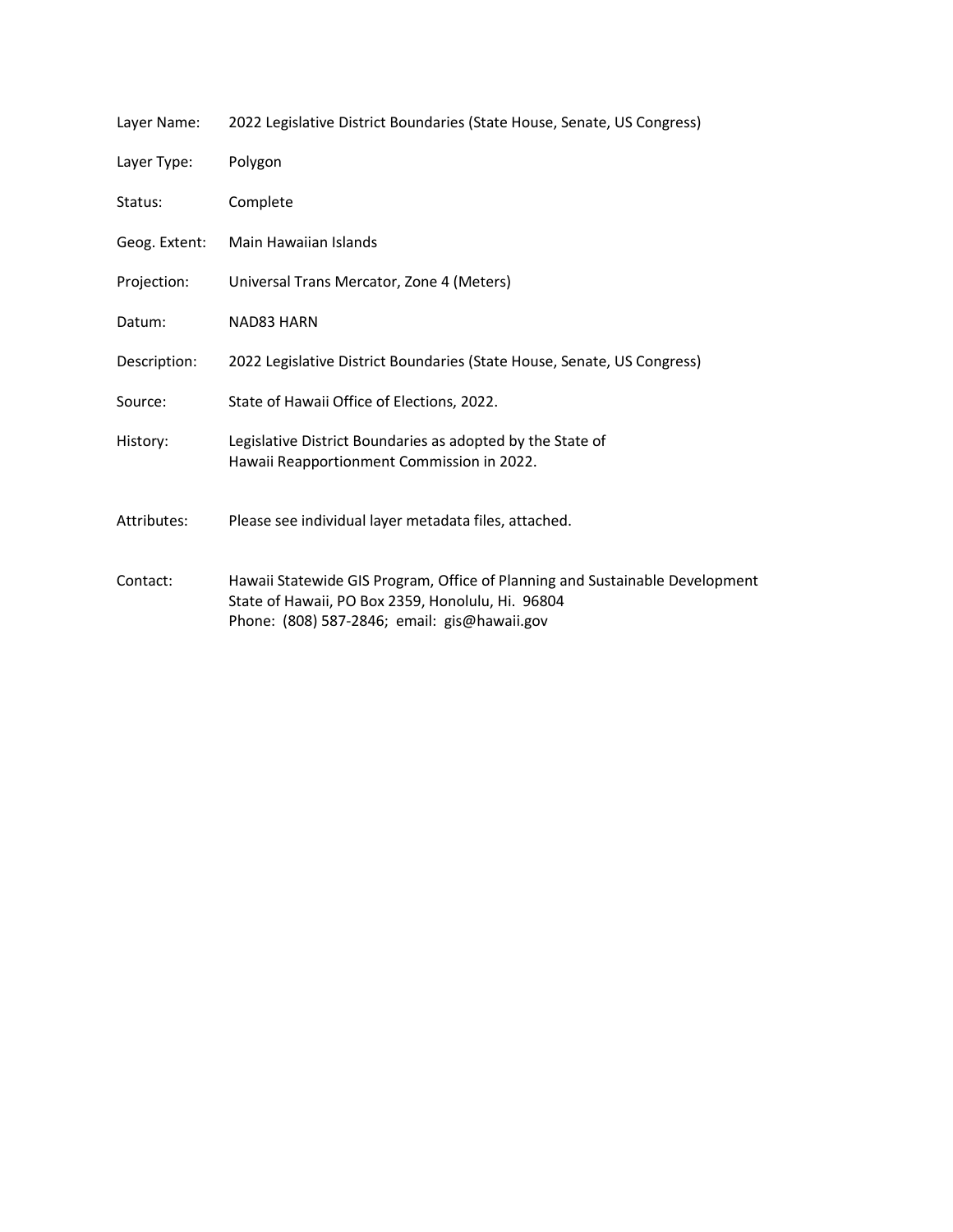| Layer Name:   | 2022 Hawaii State House District Boundaries                                                                     |
|---------------|-----------------------------------------------------------------------------------------------------------------|
| Layer Type:   | Polygon                                                                                                         |
| Status:       | Complete                                                                                                        |
| Geog. Extent: | Main Hawaiian Islands                                                                                           |
| Projection:   | Universal Trans Mercator, Zone 4 (Meters)                                                                       |
| Datum:        | NAD83 HARN                                                                                                      |
| Description:  | Hawaii State House Districts                                                                                    |
| Source:       | State of Hawaii Office of Elections, 2022.                                                                      |
| History:      | Hawaii State House District Boundaries as adopted by the State of<br>Hawaii Reapportionment Commission in 2022. |

*Please note - if you download data from the State's geoportal [\(https://geoportal.hawaii.gov/\)](https://geoportal.hawaii.gov/), the data is exported in WGS84 coordinates, although it is stored internally (in the State's geodatabase), served in the State's web services [\(https://geodata.hawaii.gov/arcgis/rest/services\)](https://geodata.hawaii.gov/arcgis/rest/services) and made available in the State's legacy download site [\(https://planning.hawaii.gov/gis/download-gis-data-expanded/\)](https://planning.hawaii.gov/gis/download-gis-data-expanded/) in UTM / NAD 83 coordinates.*

Attributes: Polygons:

| County:      | County Name                                                          |
|--------------|----------------------------------------------------------------------|
| State House: | State House District Short Name, e.g. H01 for State House District 1 |
| House Name:  | State House District Full Name, e.g., State House District 1         |
| House ID:    | Numeric State House Number, e.g., 1                                  |
| House Abbr:  | State House Abbreviated Name, e.g., 1 <sup>ST</sup> REP. DIST.       |

Contact: Hawaii Statewide GIS Program Office of Planning and Sustainable Development State of Hawaii, PO Box 2359, Honolulu, Hi. 96804 Phone: (808) 587-2846; email: [gis@hawaii.gov](mailto:gis@hawaii.gov)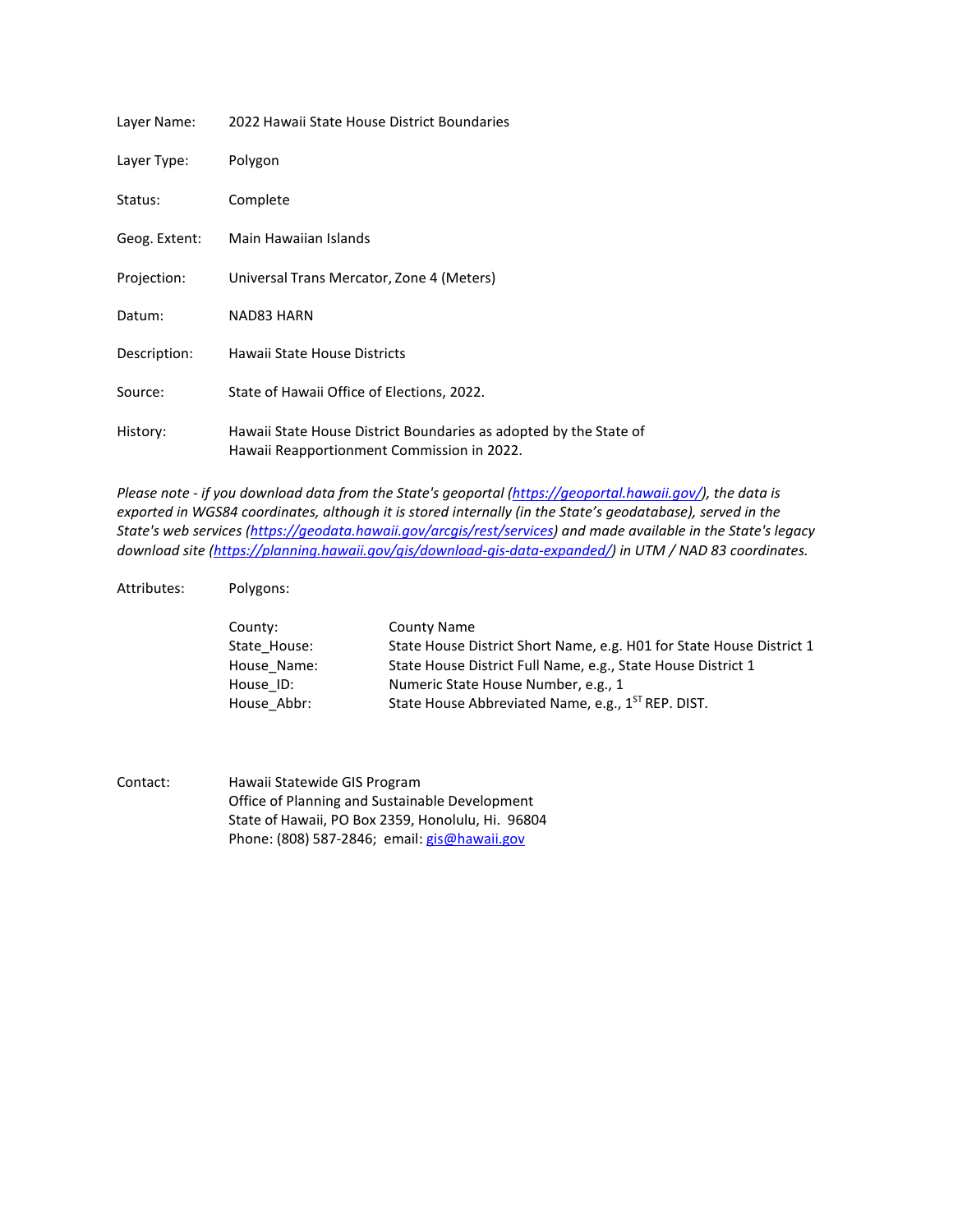| Layer Name:   | 2022 Hawaii State Senate District Boundaries                                                                     |
|---------------|------------------------------------------------------------------------------------------------------------------|
| Layer Type:   | Polygon                                                                                                          |
| Status:       | Complete                                                                                                         |
| Geog. Extent: | Main Hawaiian Islands                                                                                            |
| Projection:   | Universal Trans Mercator, Zone 4 (Meters)                                                                        |
| Datum:        | NAD83 HARN                                                                                                       |
| Description:  | Hawaii State Senate Districts                                                                                    |
| Source:       | State of Hawaii Office of Elections, 2022.                                                                       |
| History:      | Hawaii State Senate District Boundaries as adopted by the State of<br>Hawaii Reapportionment Commission in 2022. |

*Please note - if you download data from the State's geoportal [\(https://geoportal.hawaii.gov/\)](https://geoportal.hawaii.gov/), the data is exported in WGS84 coordinates, although it is stored internally (in the State's geodatabase), served in the State's web services [\(https://geodata.hawaii.gov/arcgis/rest/services\)](https://geodata.hawaii.gov/arcgis/rest/services) and made available in the State's legacy download site [\(https://planning.hawaii.gov/gis/download-gis-data-expanded/\)](https://planning.hawaii.gov/gis/download-gis-data-expanded/) in UTM / NAD 83 coordinates.*

Attributes: Polygons:

| County:       | County Name                                                            |
|---------------|------------------------------------------------------------------------|
| State Senate: | State Senate District Short Name, e.g. S01 for State Senate District 1 |
| Senate Name:  | State Senate District Full Name, e.g., State Senate District 1         |
| Senate ID:    | Numeric State Senate Number, e.g., 1                                   |
| Senate Abbr:  | State Senate Abbreviated Name, e.g., 1 <sup>ST</sup> SEN. DIST.        |

Contact: Hawaii Statewide GIS Program Office of Planning and Sustainable Development State of Hawaii, PO Box 2359, Honolulu, Hi. 96804 Phone: (808) 587-2846; email: [gis@hawaii.gov](mailto:mgis@hawaii.gov)